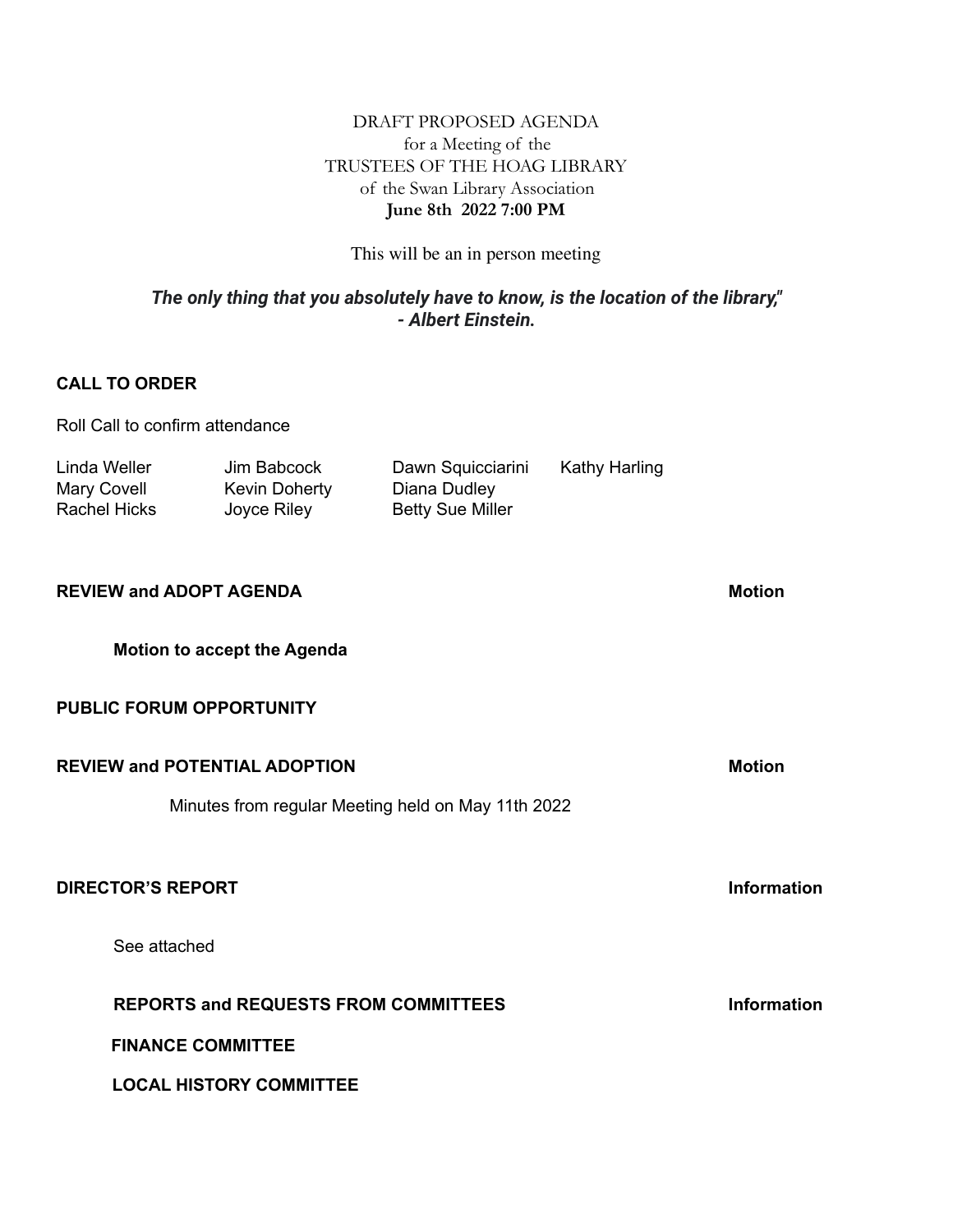## **NOMINATIONS and ELECTIONS COMMITTEE**

#### **PERSONNEL COMMITTEE**

### **PLANNING COMMITTEE**

#### **FRIENDS OF THE LIBRARY**

Sent out minutes with the amount of funds available in their accounts

Talk of a memorial bench

#### **OLD BUSINESS**

#### **NEW BUSINESS**

#### **UPCOMING EVENTS Information**

**Items to be added to next agenda:**

# **ADJOURNMENT at**

# 2022-2023

President - Linda Weller Vice President- Mary Covell Secretary- Dawn Squicciarini Treasurer- Rachael Hicks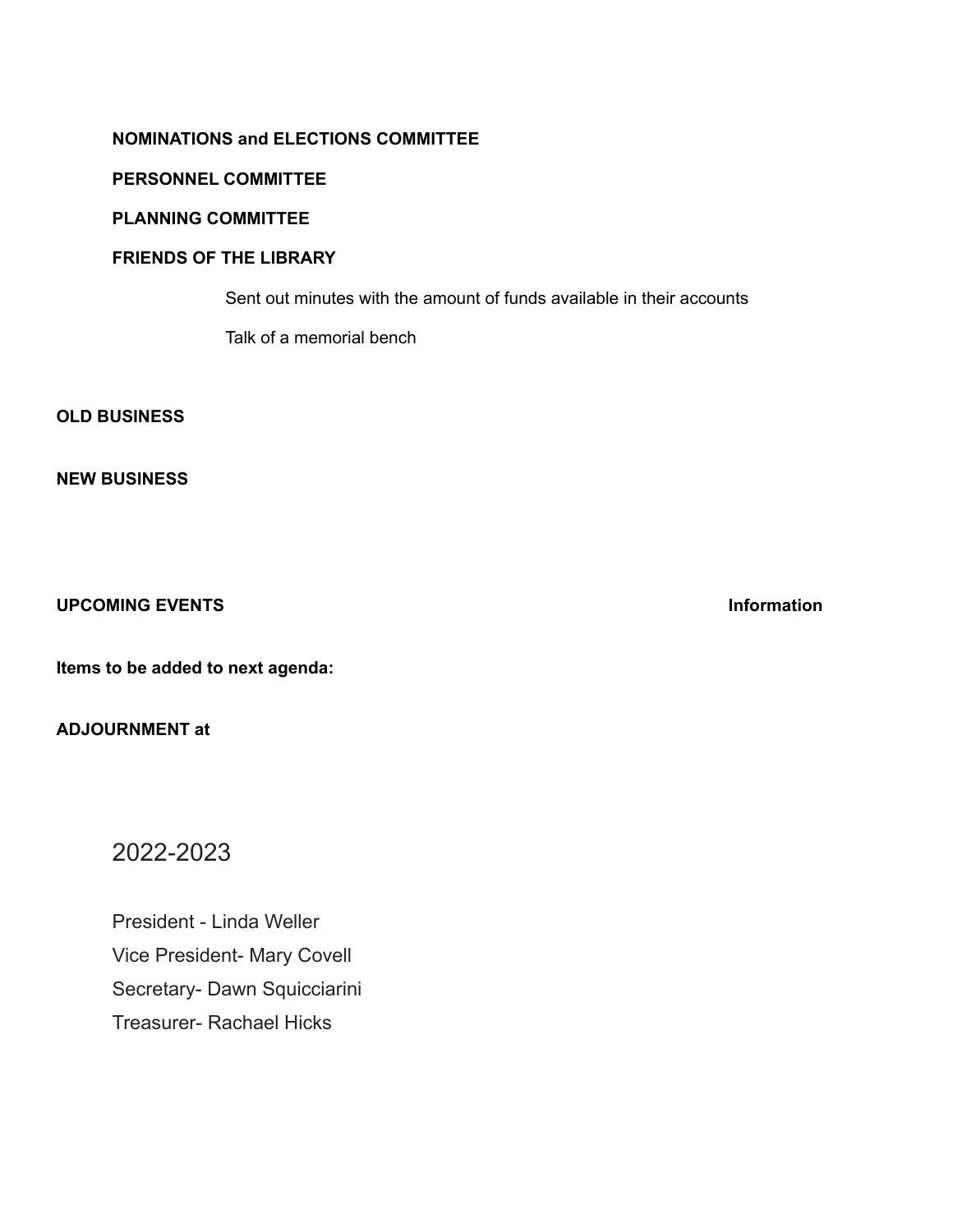# Committee List

# **Buildings and Grounds**

- Kevin Doherty
- Jim Babcock
- Rachel Hicks
- ~ This committee meets each quarter unless needed

#### **Finance**

Linda Weller (required)

Rachel Hicks

Kevin Doherty

 $\sim$  This committee currently meets 2x a month, can look at meeting once a month

### **Local History**

Joyce Riley

Diana Dudley

~ This committee has not met - no schedule

# **Nominations and Elections Committee**

Diana Dudley

Joyce Riley

~ This committee meets January through April

#### **Personnel**

Dawn Squicciarini

Mary Covell

~ This committee meets bimonthly or as needed